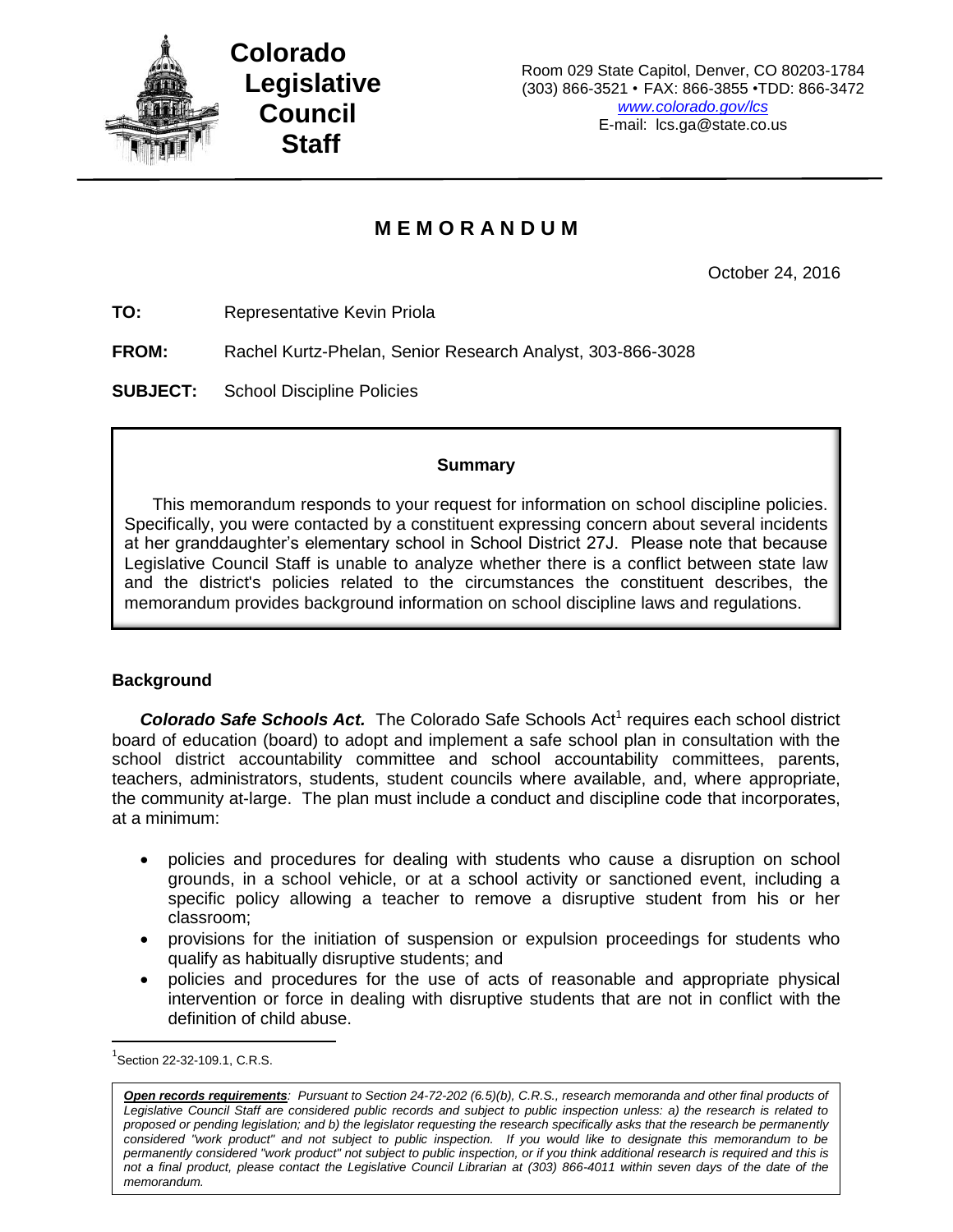The board must ensure that the implementation of the code complies with all state and federal laws concerning the education of students with disabilities, as defined in Section 22-20-103 (5), C.R.S. The board must adopt a policy to be used following instances of assault upon, disorderly conduct toward, harassment of, or any alleged offense under the Colorado Criminal Code directed toward a teacher or school employee, or instances of damage occurring on the premises to the personal property of a teacher or school employee by a student. Finally, an act of a teacher or any other person shall not be considered child abuse pursuant to Colorado law if the act was performed in good faith and in compliance with the conduct and discipline code adopted by the board.

## **School Discipline Policies**

*Policies for students with disabilities.* A student may be suspended or expelled from school for behavior on or off school property that is detrimental to the welfare or safety of other pupils or of school personnel, except that if a student who creates the threat is a student with a disability pursuant to Colorado law, the student may not be expelled if the actions creating the threat are a manifestation of his or her disability.<sup>2</sup> However, the student must be removed from the classroom to an appropriate alternative setting within the district in which the student is enrolled for a length of time that is consistent with federal law. During this time, the school in which the student is enrolled must reexamine and amend if necessary the student's individualized education program (IEP) to ensure that his or her needs are addressed in a more appropriate manner or setting that is less disruptive to other students. A school district has the authority to suspend a child with a disability for up to ten consecutive school days in a school year.

Pursuant to Section 25.5-10-221, C.R.S., school districts are prohibited from using the following methods of discipline on a student with disabilities:

- corporal punishment;
- seclusion, which is defined as the placement of a person receiving services alone in a closed room for the purpose of punishment; or
- "time out" procedures, which are defined as separation from other persons receiving services and group activities, unless they are employed under close and direct professional supervision, and only as a technique in behavior-shaping programs.

*Use of physical restraint.* A school district may use physical restraint on a student in cases of emergency and after the failure of a less restrictive alternative, or after a determination that such alternatives would be inappropriate or ineffective under the circumstances. $3$  The holding of an individual for less than five minutes by a staff person for protection of the individual or other persons is not considered physical restraint.

A school district may only use physical restraint on a student with a disability when necessary to protect the student from injury to self or others. It may not be used as a form of punishment, for the convenience of staff, or as a substitute for a program of services and supports.

l

 $2$ Section 22-33-106 (1)(c), C.R.S.

 $3$ Section 26-20-103, C.R.S.